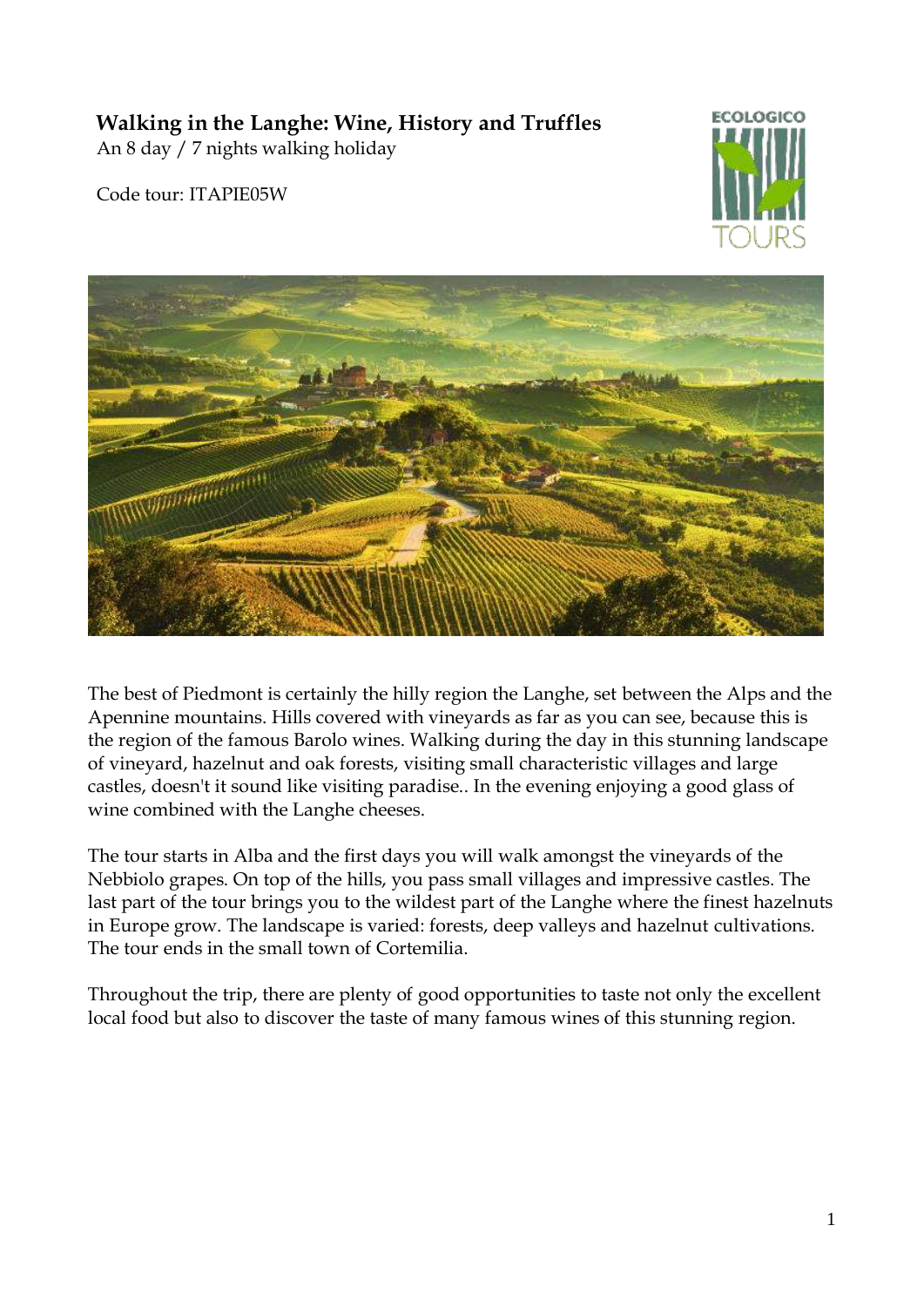

**Period**: daily from March to October

**Participants**: minimum 2 persons

### **Level:** 2

Moderate: In general the walks are easy to moderate with some more demanding sections, where a moderate - good physical condition and walking experience is required. The walks are along uneven footpaths, mule tracks, small gravel and quiet asphalted roads.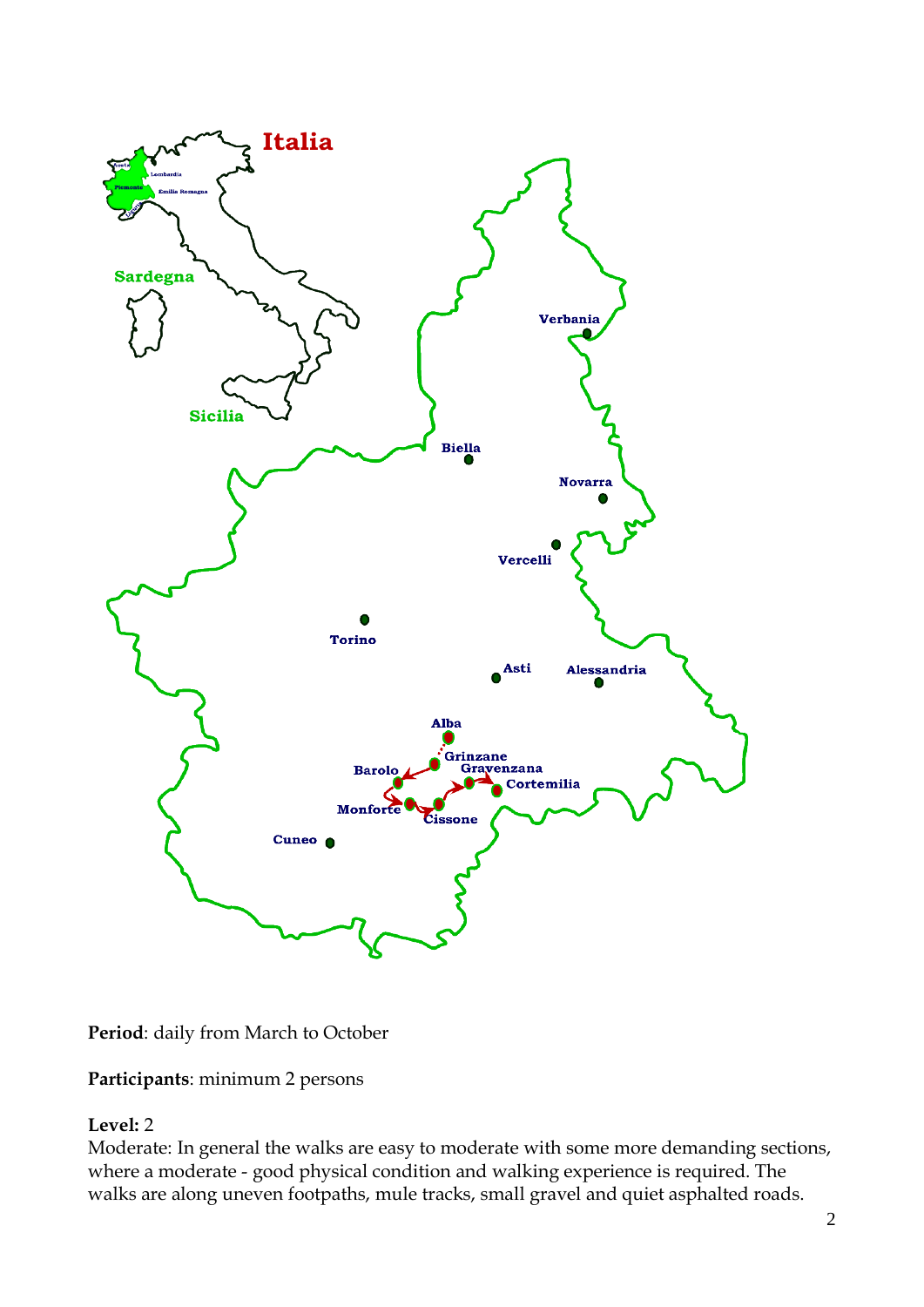**Average daily distances:** between 7 km / 4,3 mi – 17 km / 10,7 mi

**Total km:**

Total 74 km / 46 mi

## **Program in short:**

Day 1 Arrival at Alba Day 2 Alba – Barolo (13 km / 8 miles) Day 3 Barolo – Monforte (9 km / 5,6 miles) Day 4 Monforte – Cissone (16 km / 10 miles) Day 5 Round tour at Cissone (7 km / 4,3 miles) Day 6 Cissone – Cravanzana (17 km / 10,5 miles) Day 7 Cravanzana – Cortemilia (12 km / 7,5 miles) Day 8 End of tour



# **Program day by day**

# **Day 1 individual arrival at Alba**

Alba, capital of the Langhe, is famous for its white truffles, chocolate and for its impressive high towers  $(14<sup>th</sup>$  and  $15<sup>th</sup>$  century) Alba is very much at the forefront of enogastronomy: do not miss the pleasure of a delicious dinner and the chance to sample the great wines of this area like Barolo, Barberesco or Barbera. Accommodation: \*\*\*\* star hotel

Overnight with breakfast in Alba

# **Day 2 Alba – Grinzane - Barolo**

After breakfast, you have a short transfer by taxi to the starting point of the walk, the Grinzane Fortress, which houses the "Cavour" Regional Enoteca, a prestigious showcase for the very best Piedmontese wines and grappa's. You cross Gallo d'Alba and walking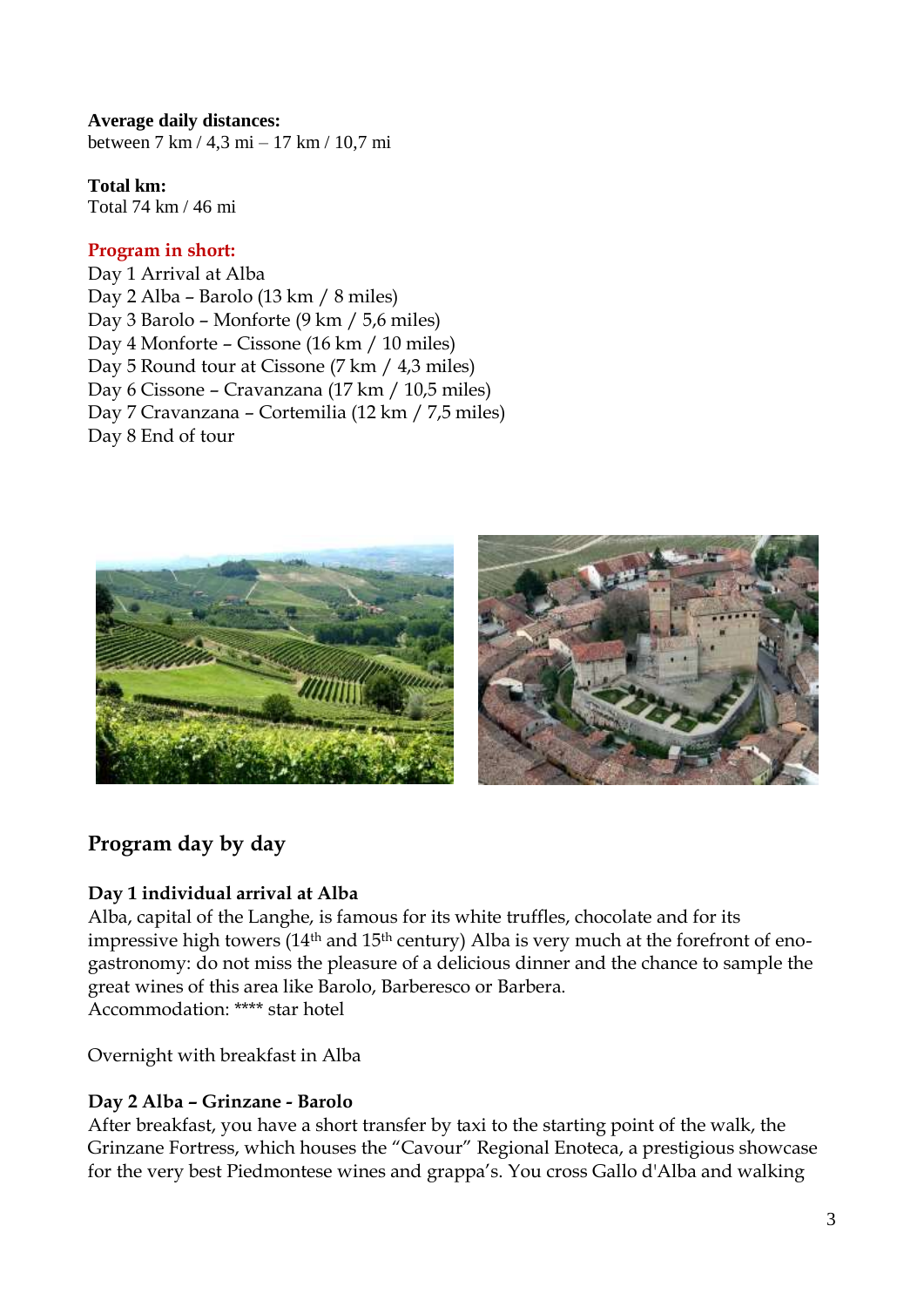through the vineyards of La Morra you will reach Barolo with not one castle but two castles, the Castello Falletti and the Castello della Volta.



Overnight with breakfast in Barolo Walking time: 3 hrs 30 min Distance: 13 km / 8 miles Ascent  $\&$  Descent:  $+404m - 331m$ 

#### **Day 3 Barolo - Novello - Monforte**

Today you are walking mostly amongst the vineyards of nebbiolo grapes, from which excellent wines are made; you reach Novello with its impressive castle. You continue your walk until Monforte, where you can relax and enjoy a glass of wine on the lively square meeting point of the inhabitants and tourist.

Overnight with breakfast in Monforte Walking time: 2 hrs 30 min Distance: 9 km / 5,6 miles Ascent & Descent: +273m -131m



#### **Day 4 Monforte – Cissone**

The route will lead you to small picturesque villages of this area, like Serrallunga, Sinio, Roddino and last but not least Cissone. Of course, also today, the vineyards make part of your walk, but also you will see the first nut trees and some woodland. It is certainly worthwhile to make a stop in Serralunga to visit the castle and to taste some ...again excellent wine.

Overnight with breakfast in Cissone Walking time: 4 hrs 30 min Distance: 16 km / 9,9 miles Ascent & Descent: +746m -600m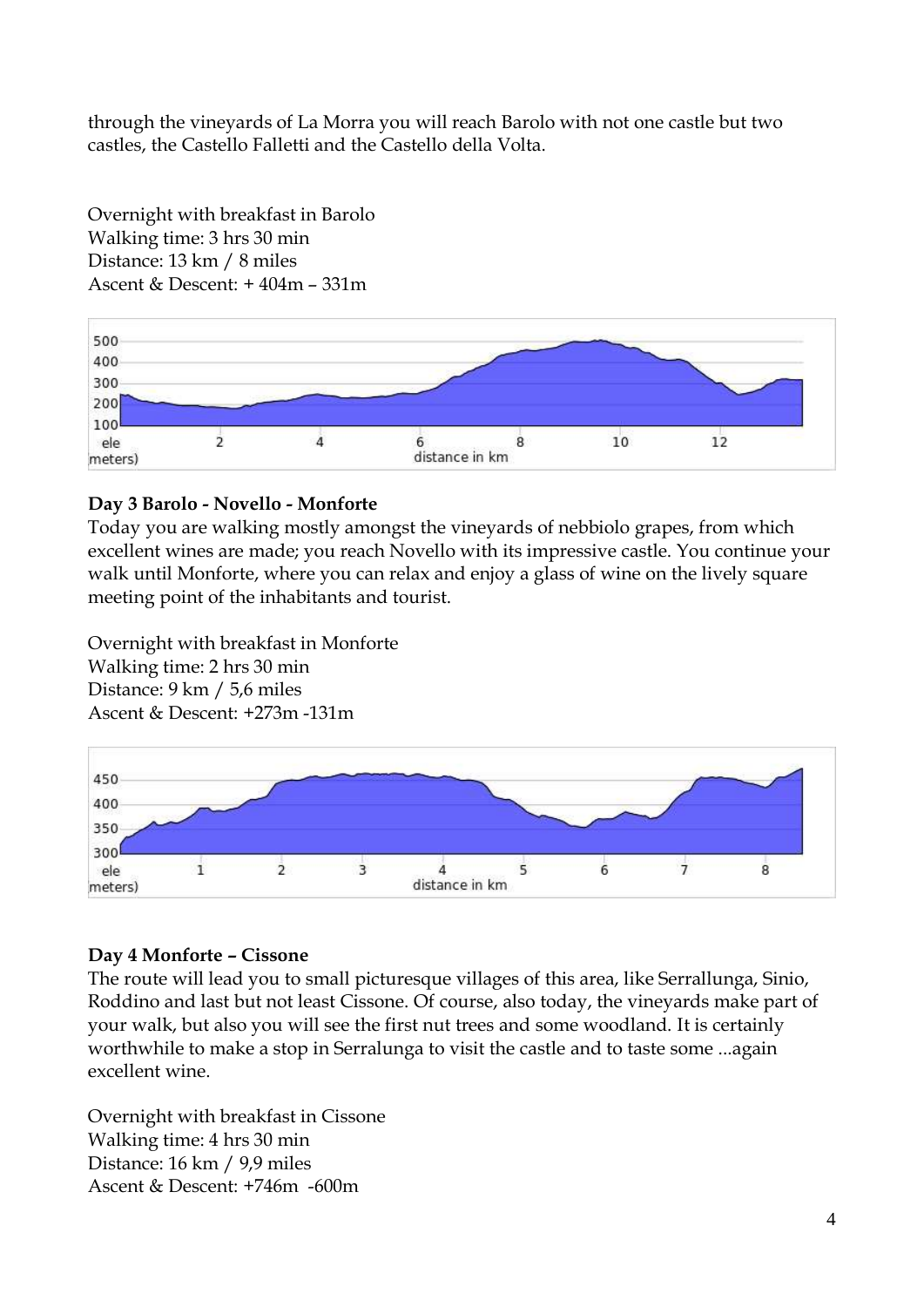



## **Day 5 Cissone, day of rest or easy walk of 7 km**

Today you can have a day of rest and enjoy some relax or make a short ring walk in the surrounding hills of this enchanting small town.

Overnight with breakfast in Cissone Walking time: 2 hrs 30 min Distance: 7 km / 4,3 miles Ascent & Descent: + 292m -200m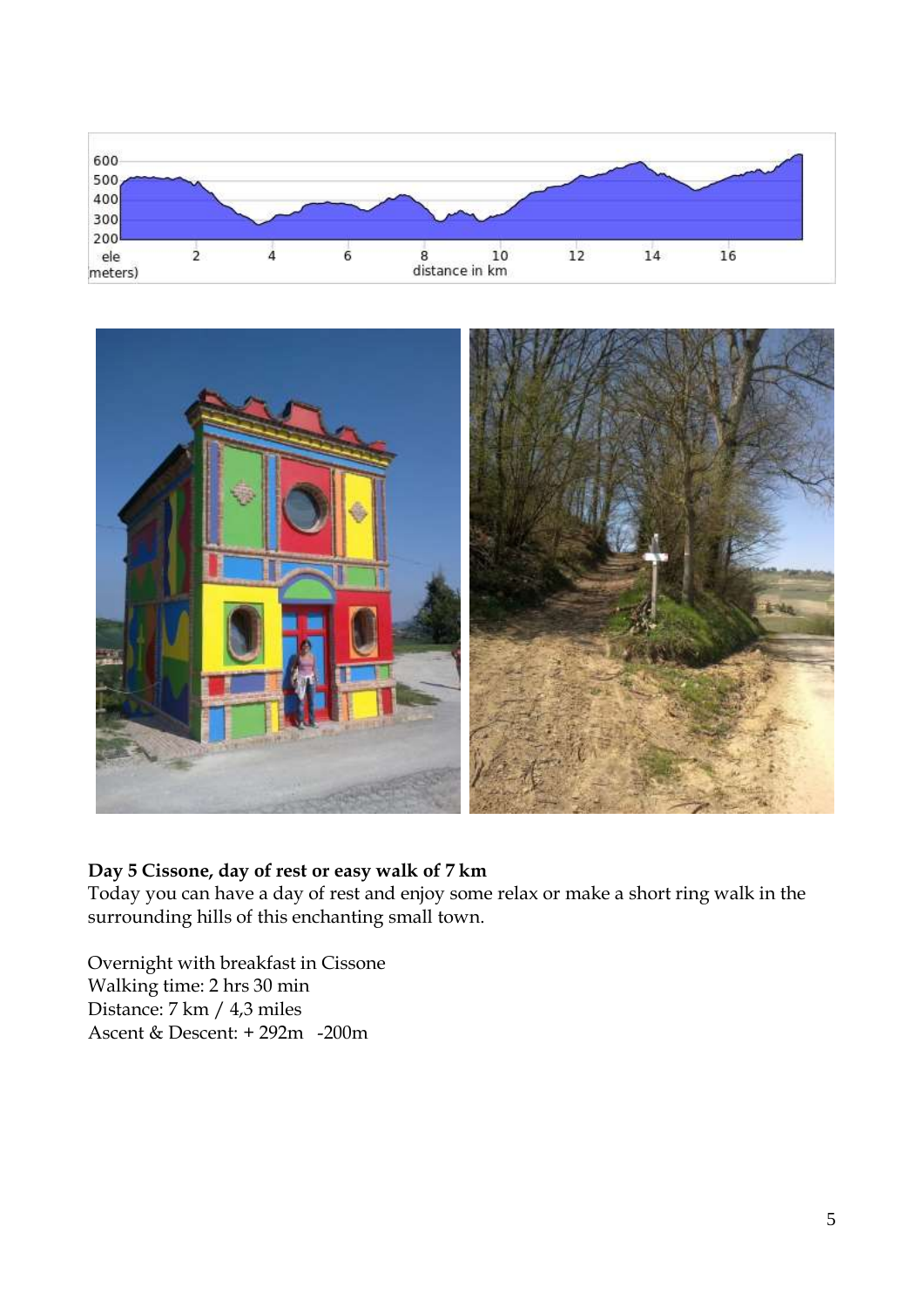

### **Day 6 Cissone - Cravanzana**

You are in the area of the High Langa, famous for its hazelnuts and the landscape is dominated by the hazelnut forests. You will cross the valley of Belbo and can make a stop to visit the church of Cerretto Langhe. The walk ends in Cravanzana.

Overnight with breakfast in Cravanzana Walking time: 5 hrs Distance: 17 km / 10,6 miles Ascent & Descent: + 521m - 590m



### **Day 7 Cravanzana - Cortemilia**

From Cravanzana a nice downhill walk will bring you to the tower Torre Bormida, where you will cross the river bearing the same name. A steep climb will bring you to Bergolo, one of the smallest characteristic municipalities of this area. Crossing the woods, you will reach Cortemilia, from Roman origins.

Overnight with breakfast in Cortemilia Walking time: 3 hrs 30 min Distance: 12 km / 7,5 miles Ascent & Descent: + 407m - 717m

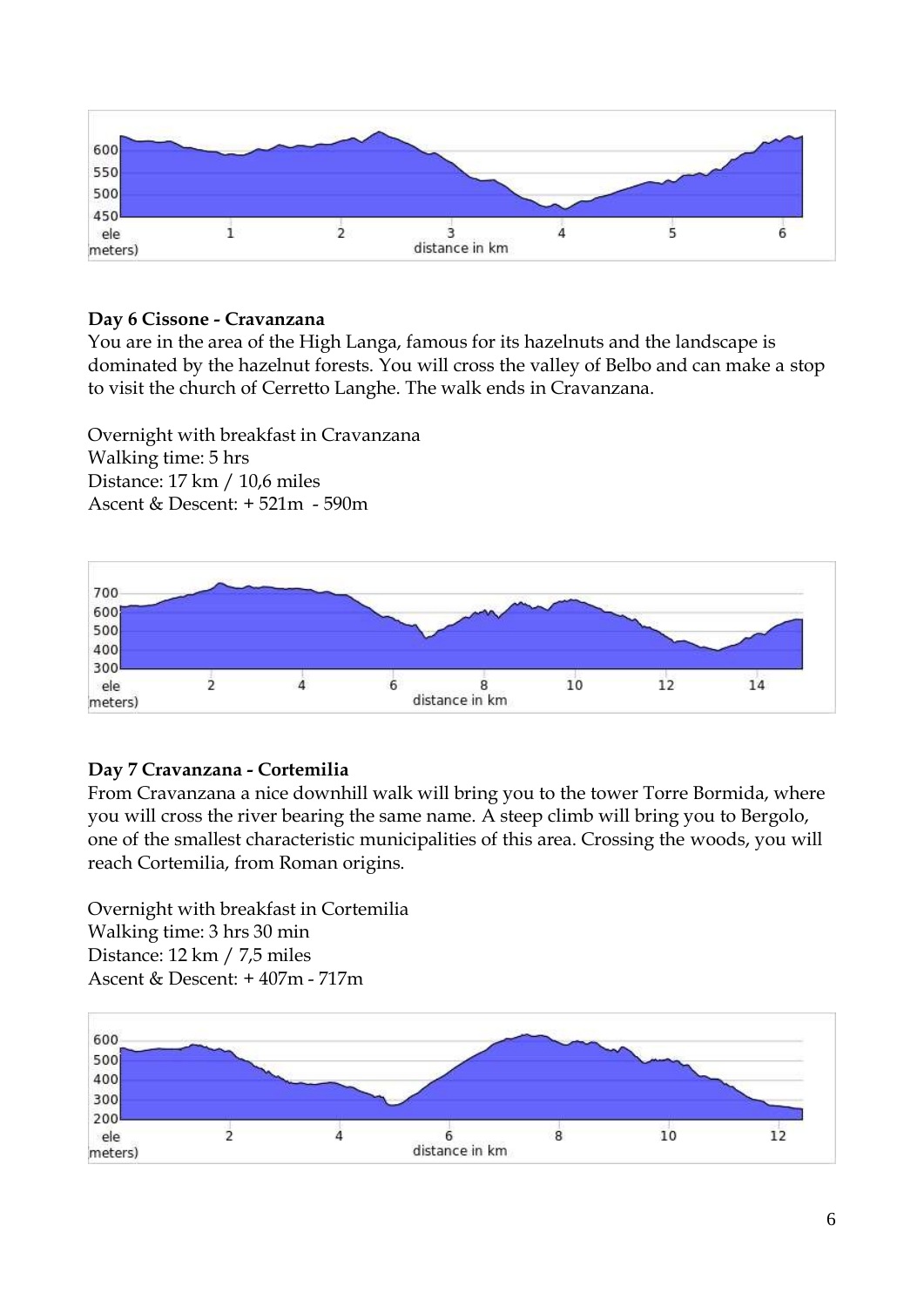### **Day 8 Cortemilia, departure after breakfast**

After breakfast this beautiful journey through the vineyards of the Langhe ends



#### **Price per person 2022:**

In double room  $\in$  595,00 In single room  $\in$  800,00 High season surcharge (September & October) € 20,00 Reduction for no luggage transportation (on request) -  $\epsilon$  60,00 Upgrade to hotel with swimming pool in Barolo  $\epsilon$  35,00 p.p.

Extra overnight in Alba in \*\*\*\* star hotel: on request

#### **Included in the price**:

- 7 overnight stays in 3 / 4 stars hotel and Agriturismo with breakfast
- Transfer on the first walking day from Alba to Grinzane
- Road book in English (text and pictures) with maps
- Luggage transportation
- Clients assistance hotline